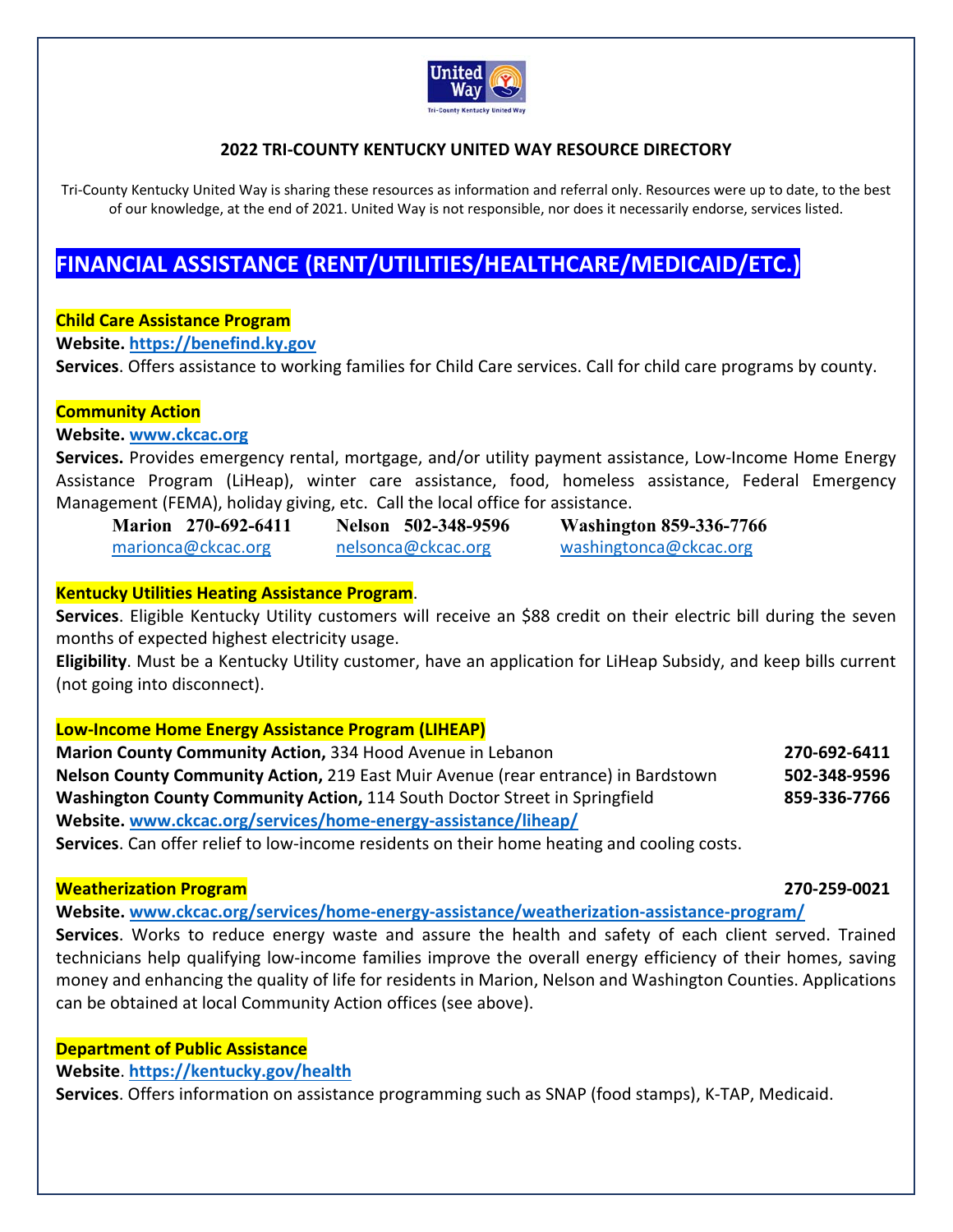## **Department of Community Based Services (DCBS) Hotline 855‐306‐8959**

**Website. www.chfs.ky.gov/agencies/dcbs** and/or **www.benefind.ky.gov** (public benefits)

**Services.** Provides family support, child care, child and adult protection; eligibility determinations for Medicaid and food benefits; and administration of an energy cost-assistance program. Administers state foster care and adoption systems and recruits and trains parents to care for the state's children who are waiting for a permanent home. Provides services to enhance the self-sufficiency of families; improves safety and permanency for children and vulnerable adults; and engage families and community partners in a collaborative decision‐making process. Provides food stamps, financial aid to families with dependent children, medical cards, social services, child care, etc. Local DCBS offices for financial support (see Child Abuse for phone numbers for this service):

| <b>Marion County at 634 West Main Street in Lebanon</b>     | 855-306-8959 |
|-------------------------------------------------------------|--------------|
| Nelson County at 901 Atkinson Hill in Bardstown             | 855-306-8959 |
| Washington County at 803 Bel Vista Drive, #1 in Springfield | 855-306-8959 |

## **Humana Healthy Horizons 1‐800‐444‐9137**

## **Website**. **www.humana.com/kentuckycare**

**Services**. Offers statewide Medicaid Health Insurance Plan. Provides portable crib as a Moms First benefit; cell phone service; doula (birth companion) services before, during and after a pregnancy; and no copayments or cost share on all services. **Eligibility**. Families and individuals who have income and resources within established guidelines. Resources only apply to the aged, blind, or disabled population with the established guidelines.

## **Kentucky Health Benefit Exchange 800‐635‐2570**

## **Website. https://benefind.ky.gov 502‐536‐0198 or 855‐459‐6328**

**Services.** Assists individuals who need special healthcare coverage during the pandemic. Coverage is temporary and ends 2 months after the application month, unless you submit an application for regular Medicaid. Application Assisters can help you and your family submit an application for temporary Medicaid over the phone at no cost. For a listing of participating medical providers, visit the Kentucky Medicaid Provider Directory online.

## **Kentucky Health Care Access Line 800‐633‐8100**

## **Kentucky Integrated Health Insurance Premium Payments Program (KI‐HIPP)**

## **Website**. **https://benefind.ky.gov**

Services. Offers employees reimbursement for premiums paid for employer-sponsored health insurance, including Retiree Health/COBRA/United Mine Workers Insurance, if found cost‐effective to the Commonwealth.

# **Kentucky Transitional Assistance Program (KTAP)**

**Website**. **https://benefind.ky.gov** 

**Services.** Provides cash assistance to families with children basic needs such as rent, utilities, etc.

## **Legal Aid Society (502) 584‐1254 or (800) 292‐1862**

**Website**. **www.yourlegalaid.org**

**Services**. Can work with tenants and homeowners on eviction prevention and defense, as well as foreclosures.

## **Marion County Community Service Center 270‐692‐4748**

**Located in the basement of the First Christian Church. Services.** Provides utility assistance to needy individuals.

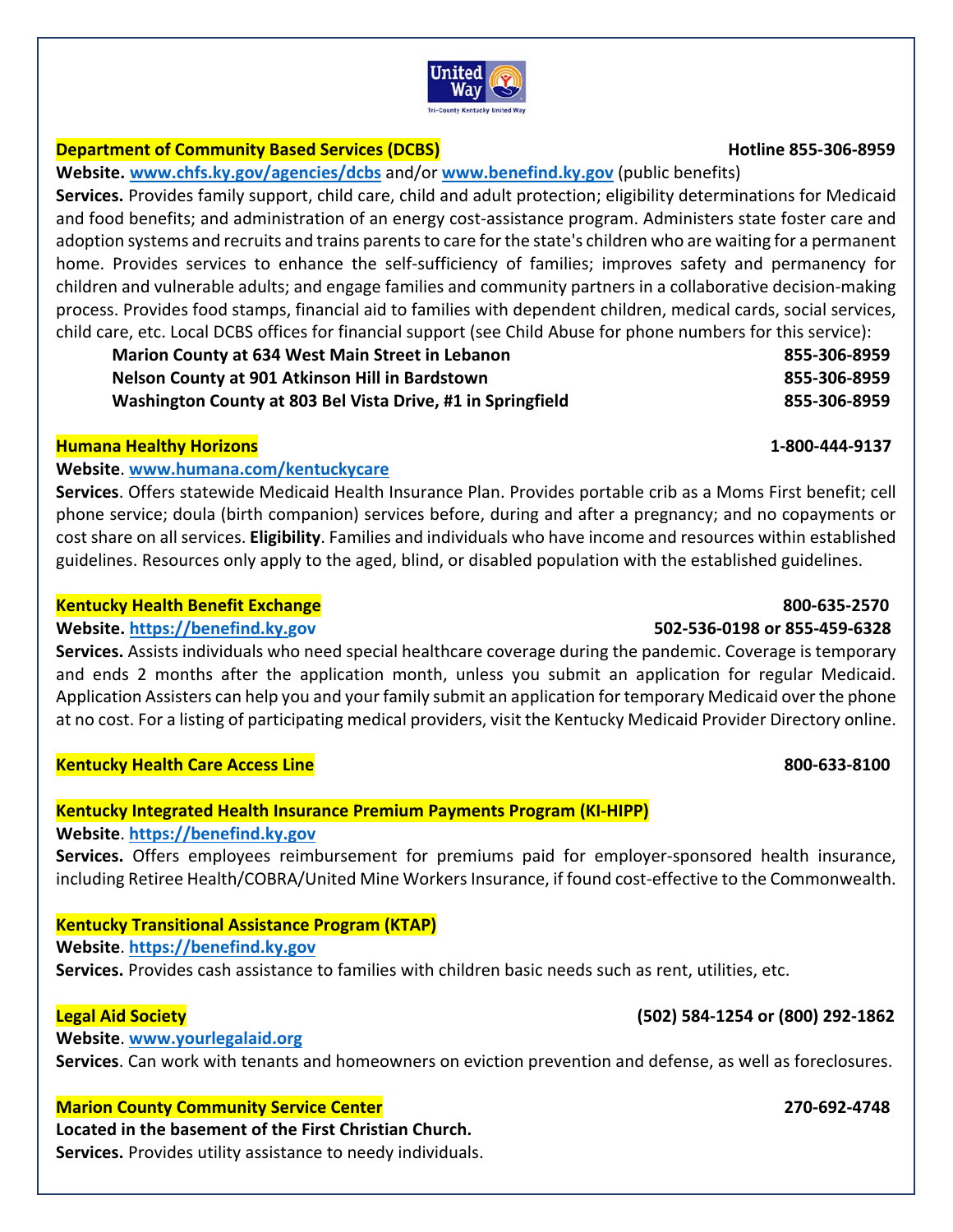

## **Website. www.benefind.ky.gov or www.healthbenefitexchange.ky.gov**

**Services**. Provides healthcare for eligible individuals. Offers services directed at specific eligibility and medical needs. For a listing of participating medical providers, please access the Kentucky Medicaid Provider Directory. You can also contact your local Department for Community Based Services at the numbers below:

| Marion County - 634 West Main Street in Lebanon        | 270-692-6036 |
|--------------------------------------------------------|--------------|
| Nelson County - 901 Atkinson Hill in Bardstown         | 855-306-8959 |
| Washington County - 803 Bel Vista Drive in Springfield | 855-306-8959 |

**Eligibility**. Dependent on family size, income, and federal poverty level. Eligibility for Supplemental Security Income recipients, the aged, blind, and disabled are based on additional requirements.

## **Nelson County Community Clinic, Inc. 502‐349‐5990 nccc@bardstown.com**

### **Website. www.nelsoncommclinic.org**

## **300 West John Fitch Avenue, Suite 200, Bardstown KY 40004**

**Services**: Provides medical (visits, lab testing), dental (exams, cleaning, extractions, minor restoration, partials and dentures-patient is responsible for  $\frac{1}{2}$  the cost of a set of dentures and the Clinic pays the other  $\frac{1}{2}$ , prescription assistance and vision care (exams and eye glasses), as well as Medicare benefits counseling. All services are at no cost to the patient. Medical staff also provides education on Diabetes to patients.

**Eligibility**: Serves the working or medically disabled adult residents of Nelson County who are low‐income (200% federal poverty level) and the uninsured /underinsured. Medicare benefits counseling service is for all Nelson County residents regardless of income.

## **Office for the Blind 270‐766‐5126**

## **233 Ring Road, Suite 100 in Elizabethtown**

**Services**. Medical evaluation, counseling, surgery, guidance, visual aids, and employment assistance. **Eligibility**. Individuals who are blind or visually impaired in Marion, Nelson, and Washington counties (and others).

## **Pandemic Electronic Benefit Transfer (P-EBT)** 855-306-8959 (select Healthcare & Food Benefits option)

## **Website**. www.chfs.ky.gov

**Services**. Provides benefits to households with children eligible for free or reduced‐price school meals through the USDA National School Lunch Program during the Covid‐19 response. Provides a benefits card that families can use to replace school meals. For households receiving SNAP benefits, P‐EBT benefits will be added to existing EBT card. For those not receiving SNAP, a card will be mailed to the home address for each eligible child. **Eligibility**. Students who attend public or private schools offering National School Lunch Program who qualify for free or reduced-price meals are eligible if students were/are enrolled in a virtual or hybrid learning model, as verified by their school district. No application is required. Eligible students are automatically approved.

## **Protect My Kentucky Home Mortgage Assistance 866‐830‐7868**

## **Salvation Army 502‐583‐5391**

## **Website. www.salvationarmy.org/KY**

**Services.** Disaster Services, Emergency Shelter, Casework, Food Pantry, and Residential Camping Activities

**Medicaid 855‐459‐6328**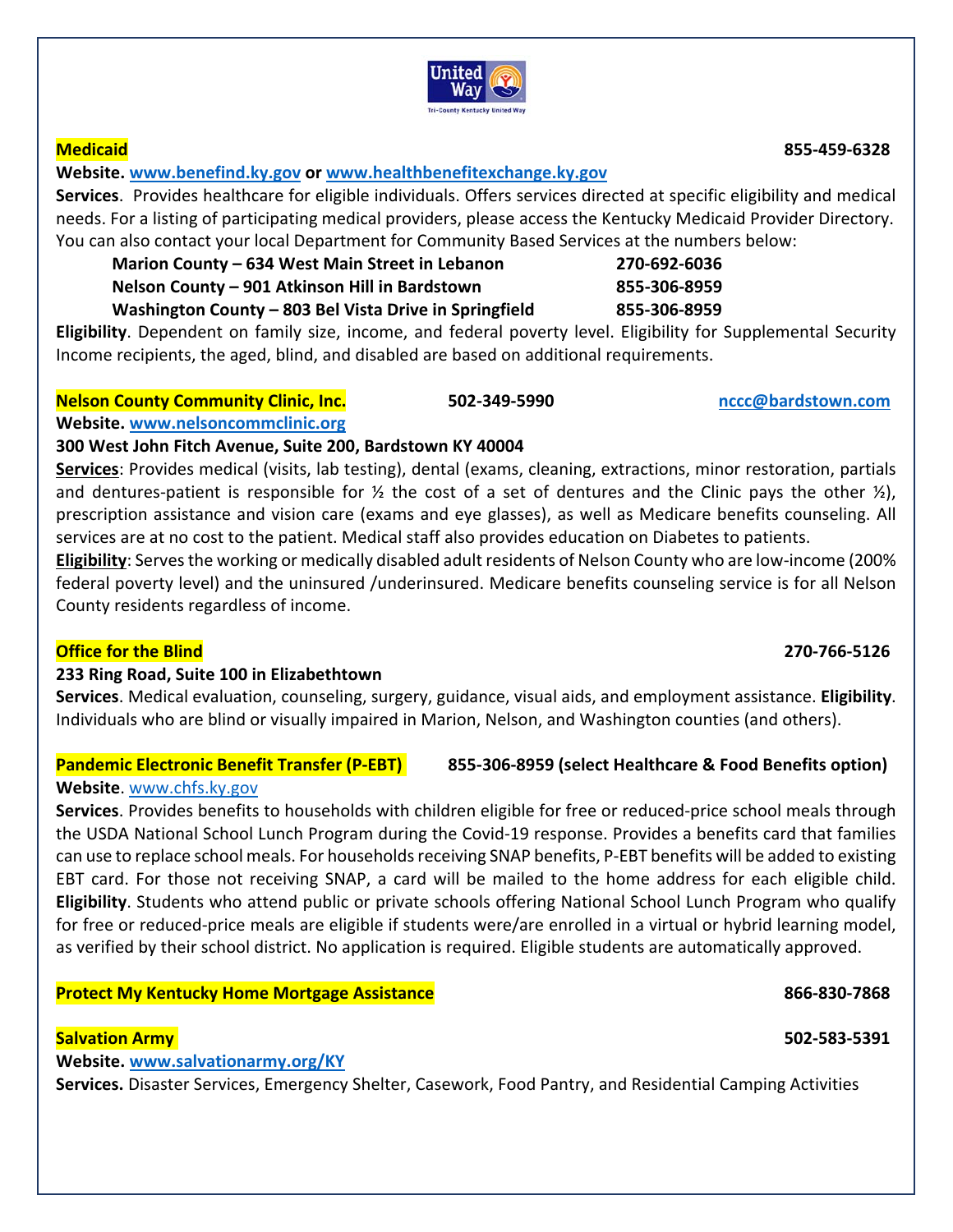

### **Social Security Administration toll‐free 800‐772‐1213**

**591 Westport Road in Elizabethtown 866‐596‐7123 101 Hiestand Farm Road in Campbellsville 877‐828‐1695** 

**Website. www.ssa.gov**

**Services**. Apply for Social Security Insurance, Social Security Disability Insurance, Medicare, Social Security card

## **Supplemental Nutrition Assistance Program (SNAP)** (formerly food stamps) **855‐306‐8959 Website**. **https://benefind.ky.gov/**

**Services**. Helps individuals and families stretch their food budget and buy healthy foods. Helps people with little or no money buy food for healthy meals at participating stores. Call the local Department of Community Based Services office (see above) to apply in person or complete, print the hardcopy of the application from the Benefind website, and mail it to DCBS, P.O. Box 2104, Frankfort, KY 40602. **Eligibility**. Any household meeting basic income and other requirements may be able to receive SNAP benefits.

| 800-772-1213 |
|--------------|
| 866-596-7123 |
| 877-828-1695 |
|              |

**Website.** www.ssa.gov

**Services**. Apply for Social Security Insurance, Social Security Disability Insurance, Medicare, Social Security card.

## **Passport Health Plan 502‐536‐0198**

During the pandemic, individuals who need special health coverage, should contact a Passport Application Assister. Coverage is temporary and ended on June 30, 2020, unless you submitted an application for regular Medicaid. Application Assisters can help an individual and family submit an application for temporary Medicaid over the phone at no cost. This is available in Marion, Nelson, and Washington Counties.

## **Salvation Army of Nelson County**

**Services.**  Provides financial assistance to individuals, families, and children in need, as well as those in emergency situations. Email for more information at westrupa@bellsouth.net.

## **St. Vincent de Paul in Bardstown – Client Assistance 502‐348‐9752, ext. 101**

## **118 East Broadway in Bardstown Website**. **www.svdpbard.org**

**Services**. Emergency rent, gas and utility assistance is available, Monday through Thursday. Income guidelines apply. Make an appointment by calling 502‐348‐9752, option 4. If no answer, leave a message. **Eligibility**. Nelson County residents. Other services by St. Vincent de Paul:

- **The Mission Store** is located at 310 North Second Street in Bardstown. Call **502‐348‐9752 x103** for more information.
- See "Food" category of guide for information on the **Bread for Life Food Pantry** services.

**Temporary Assistance for Needy Families (TANF) 855‐306‐8959**